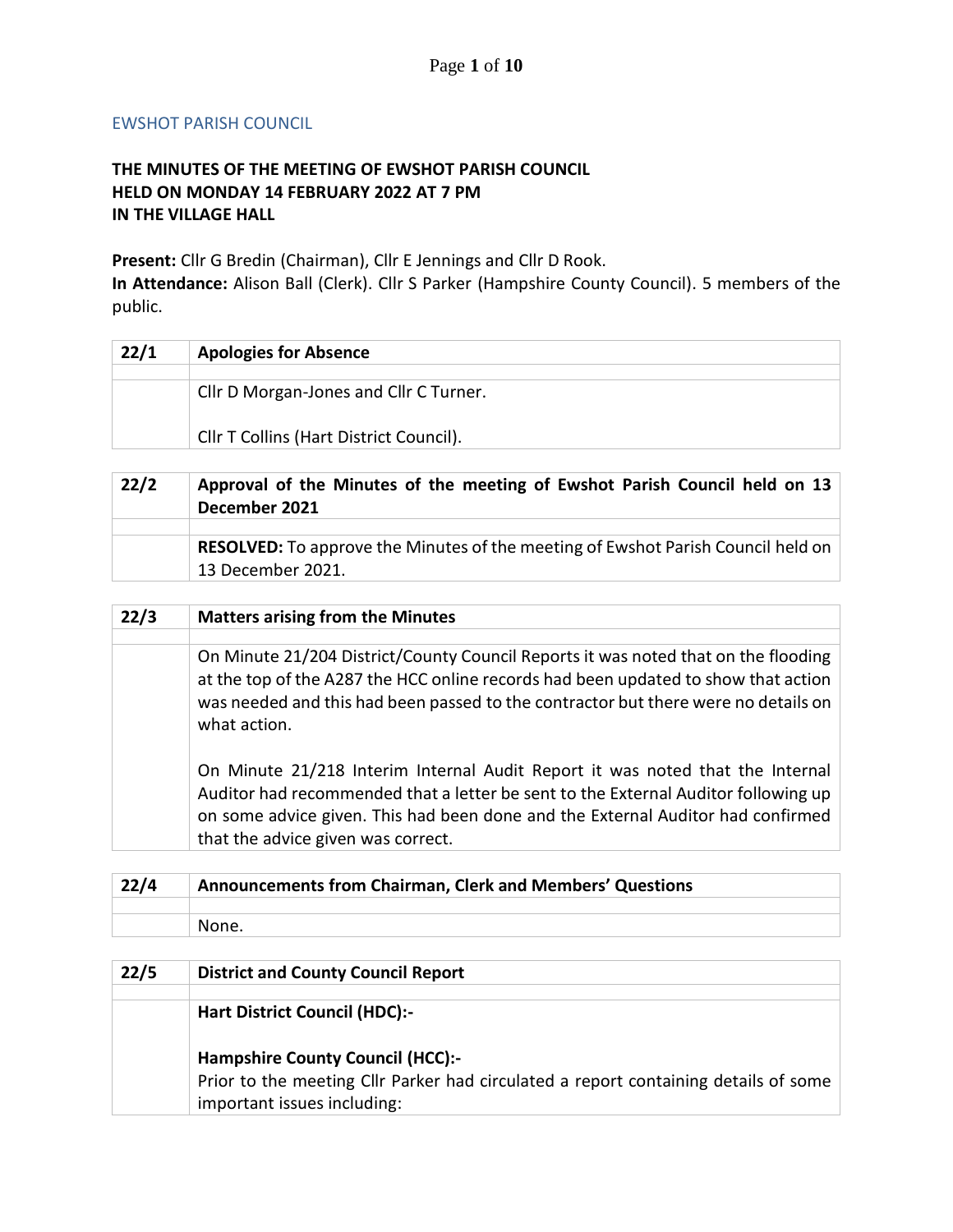a) Household Waste Recycling Centres (HWRCs) update - The system of booking to visit Hampshire's HWRCs would be made permanent following feedback from users who overwhelmingly supported the approach. It was introduced in June 2020 in response to the pandemic but had also helped smooth visits and reduce queuing. The ability to book multiple trips would remain.

b) Support for Community Transport - With the COVID-19 pandemic still having an impact on levels of all public and community transport use across the county, HCC had agreed to maintain contract payments for community transport operators at 100% from 1 April 2022 to 31 March 2023. Community transport operators had reported that around 35% fewer passengers were travelling than before the pandemic. The move would assist those operators in the recovery and operation of their services, supporting them to maintain service levels whilst they experienced lower than usual passenger numbers, and user confidence rebuilds during the coming financial year.

c) County councillor grants - Applications for county councillor grants for the current financial year needed to be submitted by 28 February. The 2022/23 county councillor grant window would open on 1 June.

d) Platinum Jubilee Celebrations – HCC was putting plans in place to celebrate the Queen's Platinum Jubilee. These would provide opportunities for residents across the county to participate, including through schools, libraries, care homes, and outdoor sites. The primary focus would be during the extended bank holiday weekend of Thursday 2 to Sunday 5 June 2022. The plan was also to have a significant focus on complementing The Queen's Green Canopy theme, with £0.5 million being made available to help organisations and communities plant trees across the county. The celebrations were launched on Thursday 10 February at an event in Winchester which included the unveiling of 'Licoricia of Winchester', a new life-size bronze statue of a prominent medieval Jewish woman designed by award-winning sculptor Ian Rank-Broadley. 

e) Roads, Transport and Environmental investment – HCC would be asked to approve an increased 2021-22 capital programme of investment in countywide highways maintenance, road safety, transport improvements, flood alleviation, waste management, and bridge strengthening, as well as economic development and town centre improvements, amounting to £112.885 million. This included £7 million additional financial support for highways maintenance. Planning continued for the next generation of waste infrastructure to support the county's ability to recycle a wider range of materials. As part of the capital programme of work the development of a plan for a new materials recovery facility in Eastleigh would be continued. In recognition of the importance of building resilience, HCC had declared 2022 the "Year of Climate Resilience". This presented an opportunity for it to increase awareness of the importance of resilience and to develop some showcase projects in partnership with key stakeholders.

f) Bollards – HCC was the first council in England to trial plant based plastic bollards, in an effort to reduce its carbon footprint, improve safety and save money.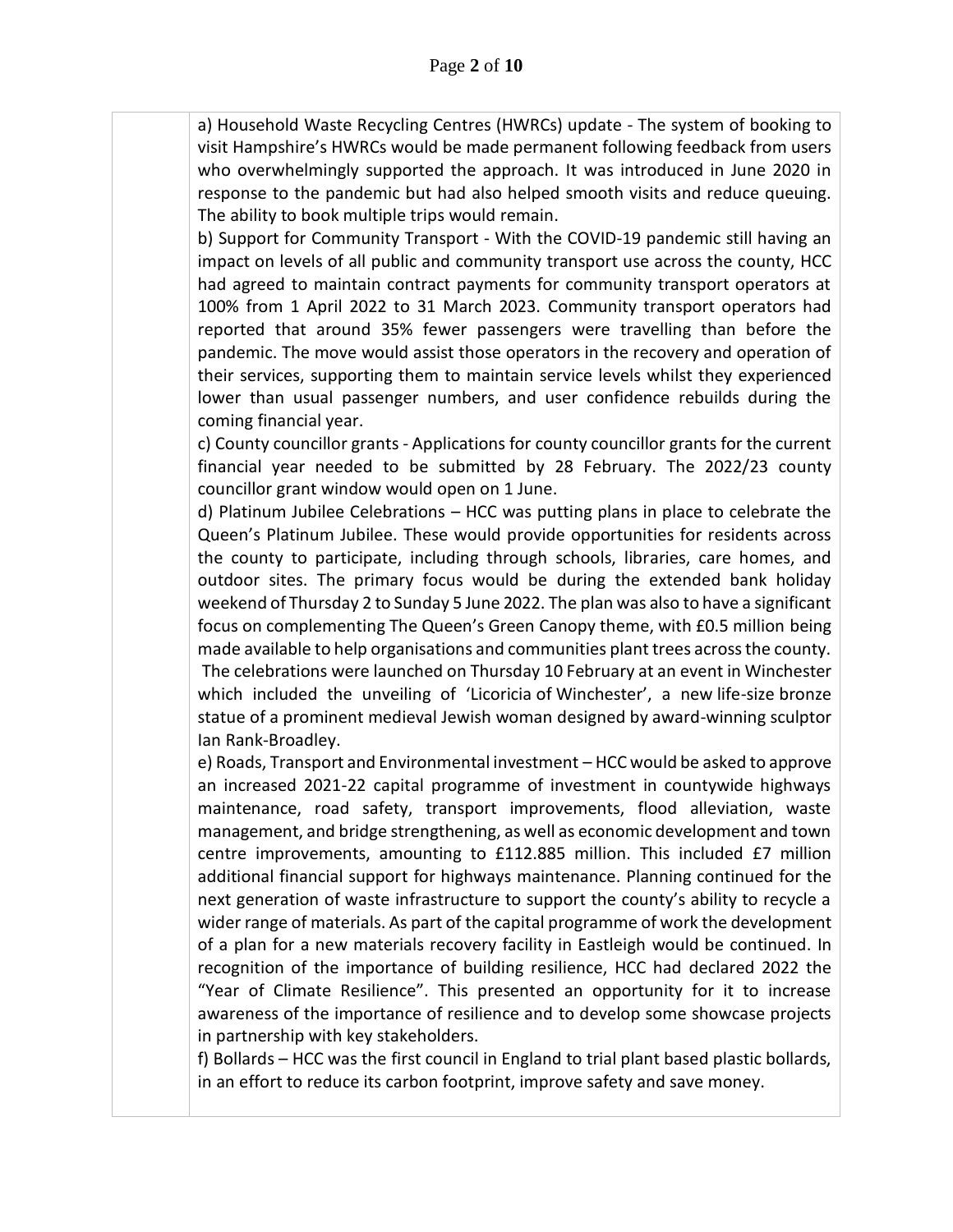At the meeting Cllr Parker advised that there would be a full Council meeting at HCC on Thursday where the budget for 2022/2023 would be set. The budget totalled £2.5 billion and one of the biggest challenges was how to meet the rising cost of social care. It was anticipated that an extra £7 million would be allocated to highway maintenance.

The Chairman thanked Cllr Parker for keeping the Parish Council updated and for his support in trying to progress highways matters.

It was noted that there were currently a number of highways issues that the Parish Council wanted to address with Hampshire Highways and lots have people had become involved which was creating some confusion. The Chairman requested that correspondence on all matters go through the Clerk and she would make sure that responses were drafted with the Parish Council lead councillor for the relevant subject matter.

| 22/6 | <b>Declaration of Interests and Requests for Dispensations</b>                        |
|------|---------------------------------------------------------------------------------------|
|      | Cllr Rook declared an interest in agenda item $8$ – specifically planning application |
|      | 21/01166/FUL 1 Crondall Heights as a direct neighbour.                                |

| 22/7 | <b>Public Participation</b> |
|------|-----------------------------|
|      |                             |
|      | None.                       |

| 22/8 | <b>Planning</b>                                                                                                                                                                                                                                                                                                                                                                                                                                                                                                                            |
|------|--------------------------------------------------------------------------------------------------------------------------------------------------------------------------------------------------------------------------------------------------------------------------------------------------------------------------------------------------------------------------------------------------------------------------------------------------------------------------------------------------------------------------------------------|
|      | (a) 21/02963/ADV Unit 1, Beacon Hill Road, Church Crookham Display of three<br>internally illuminated fascia signs and four non illuminated fascia. A response was<br>required by 5 January so the following was agreed by email and noted at the<br>meeting: No objections.                                                                                                                                                                                                                                                               |
|      | (b) 21/01166/FUL 1 Crondall Heights, Farnham Road - APPEAL Change of use of<br>land to garden land, plus landscaping and associated works. Application refused by<br>HDC and now being appealed. EPC objected to original application. This objection<br>had been forwarded to the Planning Inspectorate but EPC can make comments or<br>modify/withdraw original comments. Any submission needed to be done by 20<br>January and it was agreed by email and noted at the meeting that a slightly<br>amended objection had been submitted. |
|      | (c) 21/03146/FUL Silvergate Redfields Industrial Park, Church Crookham Changes<br>to façade and erection of canopies at the entrances to the building. Response by:<br>12 January. A response was required by 20 January so the following was agreed by<br>email and noted at the meeting: No objections.                                                                                                                                                                                                                                  |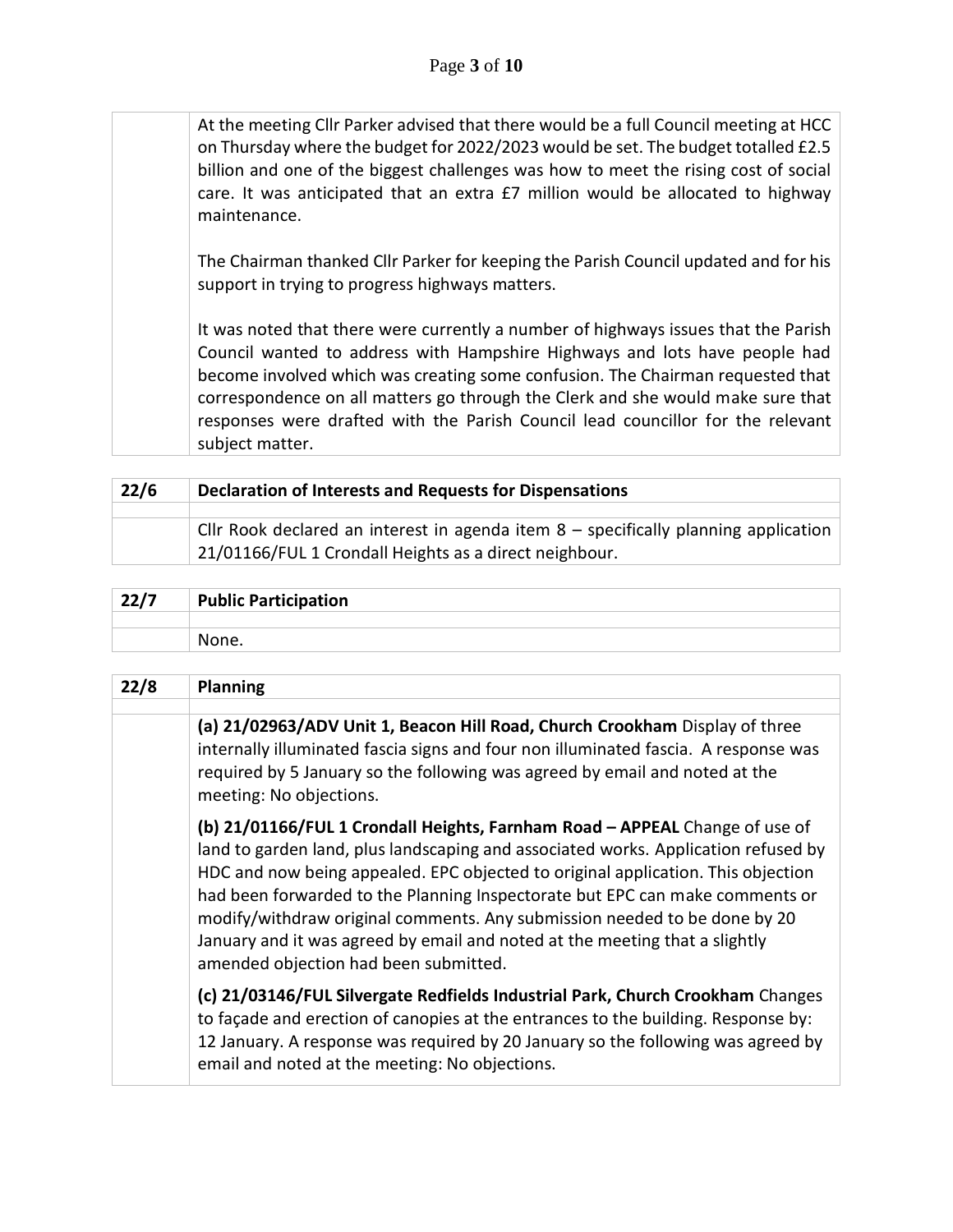**(d) 21/03247/FUL Silvergate Redfields Industrial Park, Church Crookham** Hard and soft landscaping, erection of bike and bin stores, erection of boundary fencing and alterations to the car park. A response was required by 28 January so the following was agreed by email and noted at the meeting: No objections.

**(e) 22/00108/HOU 9 Redfields Meadow** Erection of a single storey rear extension. A response was required by 9 February so the following was agreed by email and noted at the meeting: No objections.

**(f) 22/000136/HOU The Dell, Church Lane** Removal of roof, raising of ridge height and erection of dormer windows to front and rear to create a second floor, conversion of garage to habitable accommodation to include the replacement of the garage door with a window, single storey extension to side, first floor terrace to rear to include the replacement of the windows with bi-fold doors and insertion of a window to first floor on each side.

**RESOLVED:** No objection. Proposed by Cllr Rook, seconded by Cllr Jennings and agreed unanimously.

**(g) 22/00181/HOU Freshfield, Church Lane** Erection of a single storey front extension, conversion of garage into habitable accommodation to include the replacement of the garage doors with three windows and insertion of window ground floor side.

**RESOLVED:** No objection. Proposed by Cllr Rook, seconded by Cllr Jennings and agreed unanimously.

**(h) 21/02382/HOU 9 Fox Way** Demolition of conservatory and erection of a two storey side and rear extension, first floor extension over garage.

A member of the public spoke on this item raising concerns about the scale of the extension and the impact on the neighbouring properties. There were particular concerns about the filling in of the 'gap' over the garage and how this would block light and change the overall feel of the layout of the estate which had been designed to ensure a distinct clearance between each property with the double storey end of each property only ever abutting the low-level garage side of the neighbouring property.

There was a discussion on this item with concerns raised by members with regard to how close the new extension would come to the boundary with the neighbouring property, the impact on the neighbouring property and the overall effect the development would have on the character of the area. Members agreed they needed more time to look at the plans and formulate a response. This would be done by email with a comment submitted to HDC before the deadline on 2 March.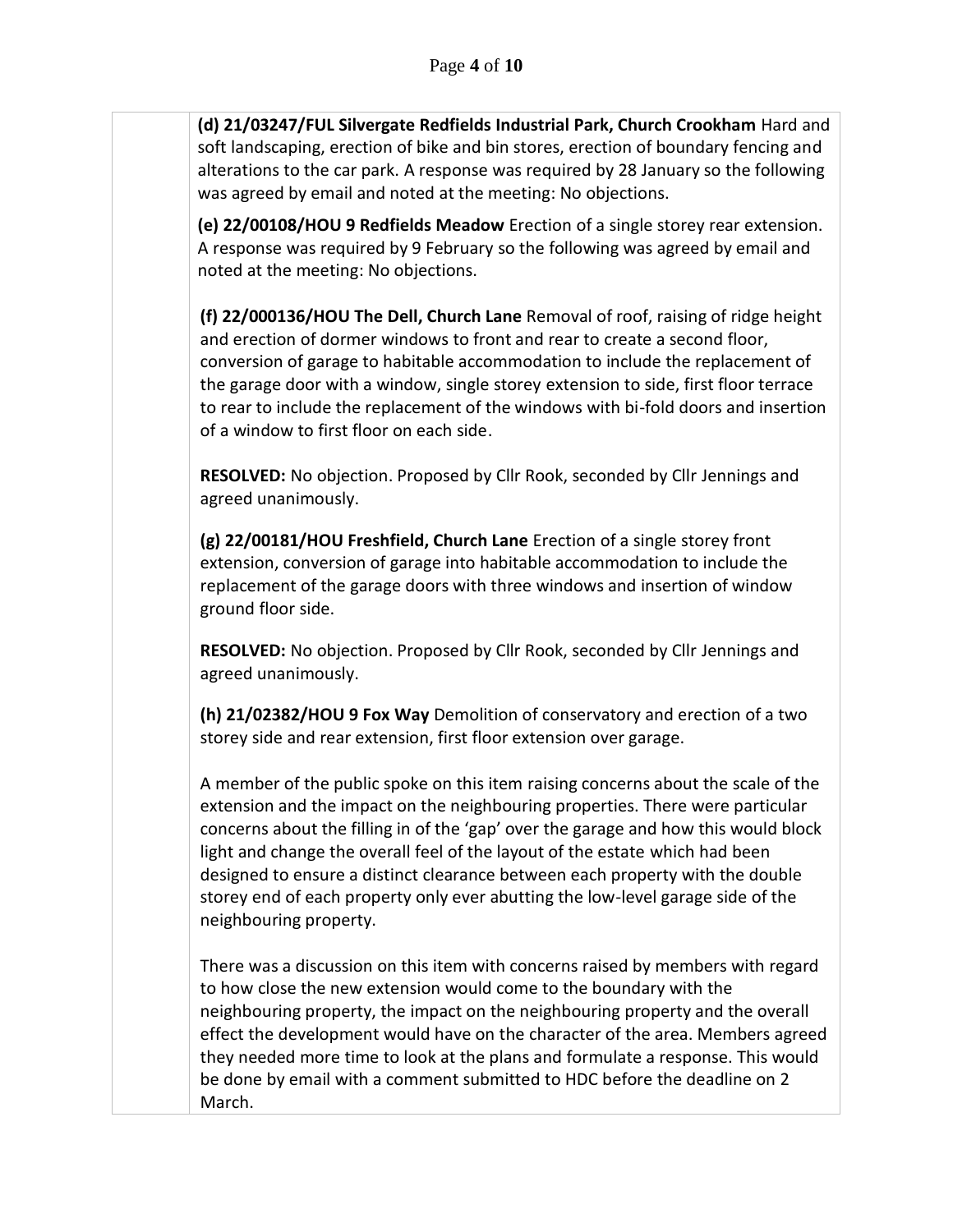(NOTE: (1) the last application had not appeared on the agenda but it was agreed to discuss this at the meeting so as not to unnecessarily delay submitting a response. This planning application was taken first at the meeting to allow members of the public to leave the meeting after the discussion; and (2) Cllr Rook declared an interest in the planning application 21/01166/FUL 1 Crondall Heights as a direct neighbour.)

| 22/9 | <b>Neighbourhood Development Plan</b>                               |
|------|---------------------------------------------------------------------|
|      |                                                                     |
|      | This was on-going and there would be an update at the next meeting. |

| 22/10 | <b>Platinum Jubilee</b>                                                                                                                                                                                                                                                                                                                                                                                                                                                                                                                                                                                                                                                                                          |
|-------|------------------------------------------------------------------------------------------------------------------------------------------------------------------------------------------------------------------------------------------------------------------------------------------------------------------------------------------------------------------------------------------------------------------------------------------------------------------------------------------------------------------------------------------------------------------------------------------------------------------------------------------------------------------------------------------------------------------|
|       |                                                                                                                                                                                                                                                                                                                                                                                                                                                                                                                                                                                                                                                                                                                  |
|       | Cllr Jennings advised that the Village Show Committee had agreed to take on the<br>organising of events for the Jubilee weekend. They were working with the Village<br>Agent to organise a lunch for older people on Friday 3 June with the location of this<br>to be confirmed. They were also planning a live band, disco, dancing with a bar on<br>Friday evening on the recreation ground which people would need to purchase a<br>ticket for. Finally on Sunday 5 June a picnic and games on the recreation ground to<br>coincide with the Big Jubilee Lunch being planned nationally. All events would have<br>a Jubilee theme. It was hoped that there would be something for everyone in the<br>village. |
|       | It was noted that an application had been submitted to CIIr Collins for funding from<br>HDC and a response was awaited.                                                                                                                                                                                                                                                                                                                                                                                                                                                                                                                                                                                          |
|       | The Village Show Committee had suggested looking into whether it would be<br>possible to erect something permanent in commemoration of the Jubilee and<br>options were being considered. It was noted that the Parish Council did intend to<br>plant a tree for the Jubilee and the Royal British Legion were making plaques that<br>could be purchased to put with the tree.                                                                                                                                                                                                                                                                                                                                    |
|       | The Village Show Committee had asked if they could use the Parish Council logo on<br>the advertising and it was agreed that they could.                                                                                                                                                                                                                                                                                                                                                                                                                                                                                                                                                                          |
|       | The Chairman advised that he had been working to find a suitable location for a<br>beacon. Beacons would be lit across the country between 9pm and 10pm on<br>Thursday 2 June. The Chairman had been in discussion with Collards about having a<br>beacon on the pit. It was a good, safe location and Collards had suggested they<br>would be willing to provide the wood. This was still in the early stages of planning<br>but it was hoped it would be possible to invite the community to walk up to the pit<br>to see the beacon.                                                                                                                                                                          |
|       |                                                                                                                                                                                                                                                                                                                                                                                                                                                                                                                                                                                                                                                                                                                  |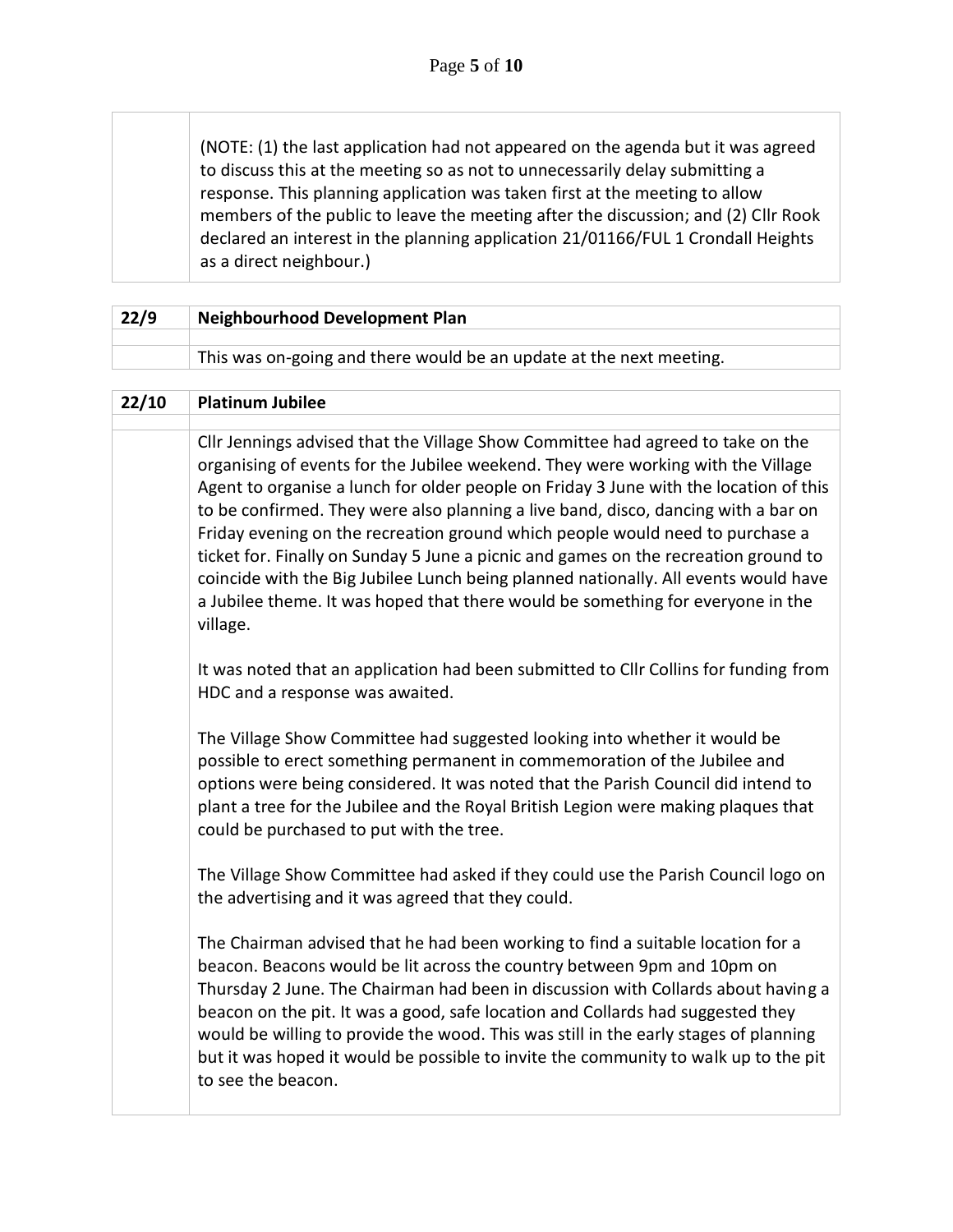|       | Cllr Jennings suggested that it would be useful to have some first aiders in<br>attendance at the events and everyone agreed to see if there were any volunteers<br>from within the Village who could do this.                                                                                                                                                                                           |
|-------|----------------------------------------------------------------------------------------------------------------------------------------------------------------------------------------------------------------------------------------------------------------------------------------------------------------------------------------------------------------------------------------------------------|
| 22/11 | <b>Highways Issues at Doras Green</b>                                                                                                                                                                                                                                                                                                                                                                    |
|       | The work to cut back the hedge on the north east side of the crossroads had been<br>completed. The majority of the work to the north west side had also been completed<br>with some planting still outstanding.                                                                                                                                                                                          |
|       | It was noted that a spend of £1,770 had been previously approved for the work at<br>Doras Green but there had been unforeseen issues and additional costs which<br>meant total spend would be £2,967. This would all be claimed back from HCC.                                                                                                                                                           |
|       | It was reported that there had recently been a serious accident at the crossroads<br>despite the recent improvements to sightlines. This had been reported to HCC.<br>Hampshire Highways officers had confirmed that the STOP sign was due to be<br>installed in the week commencing 21 February and work was ongoing to see if it<br>would be possible to install an electronic vehicle activated sign. |
|       | RESOLVED: That £2,967 excluding VAT be authorised for expenditure on the<br>improvements to the crossroads at Doras Green, with the whole amount to be<br>reclaimed from HCC. Proposed by Cllr Bredin, seconded by Cllr Rook and agreed<br>unanimously.                                                                                                                                                  |
|       | It was noted that HCC had advised that the gateway entry sign that said 'Warren<br>Corner' could be change quite easily at a cost of £150.                                                                                                                                                                                                                                                               |
|       | RESOLVED: That HCC be requested to change the words 'Warren Corner' on the<br>gateway entry sign to the words 'Doras Green Lane' at a cost of £150.                                                                                                                                                                                                                                                      |

## **22/12 Highways Issues as a result of the temporary closure of Redfields Lane**

Cllr Parker advised that it had been confirmed to him that the contractor was checking the diversion signage twice a week. The main issue related to sat navs redirecting vehicles through the village which people were doing rather than following the official diversion. It was felt that there was very little else that could be done other than continue to report any accidents or incidents.

Once the work on the new roundabout was completed it would be important to get Hampshire Highways and/or the contractor to look at the main routes through the Village and carry out any remedial works needed particularly to the verges and gullies.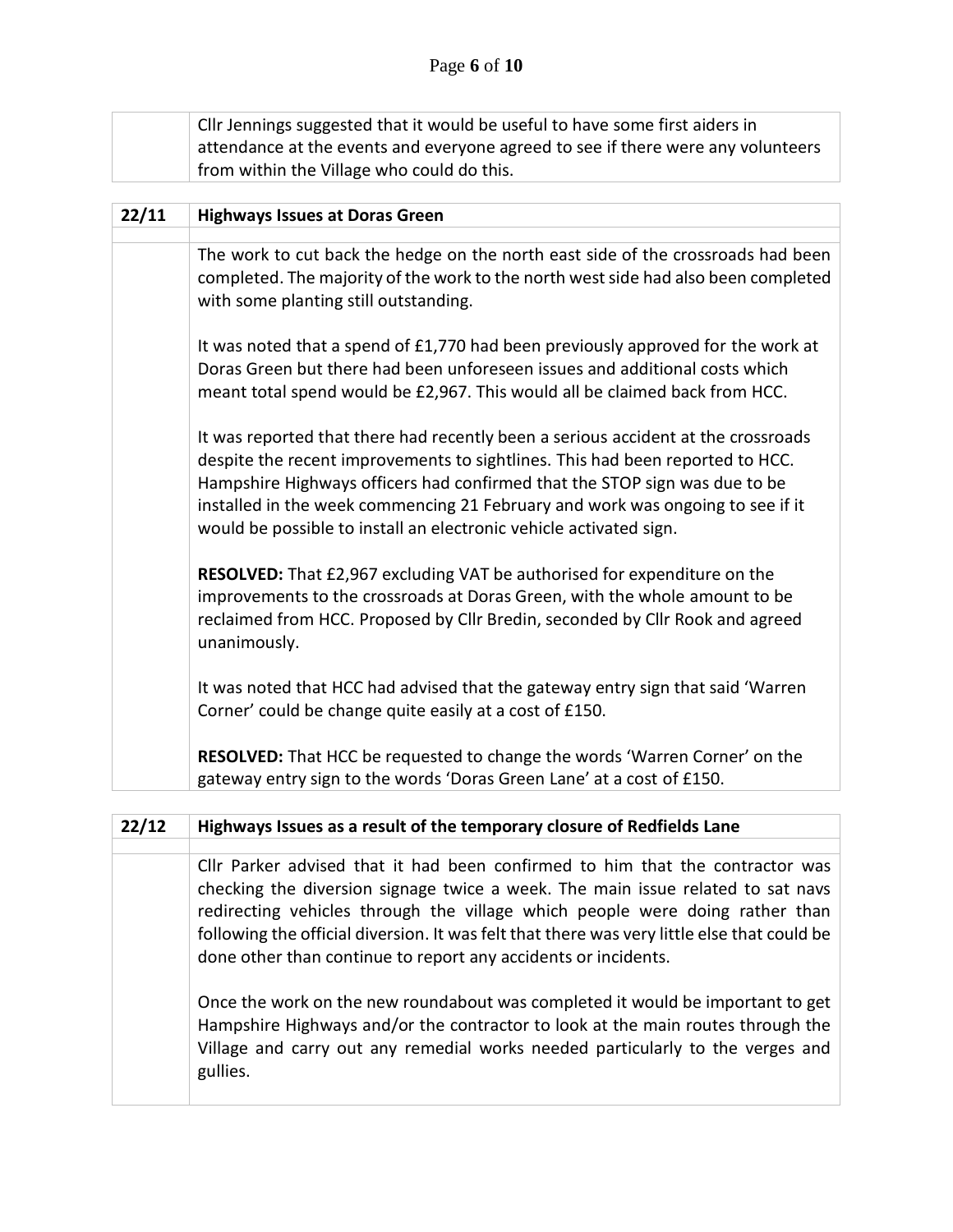| $33/12$ | <b>Dadror Way/Booson Uilly Hart District Council proposed Traffic Order</b>                                                                                              |
|---------|--------------------------------------------------------------------------------------------------------------------------------------------------------------------------|
|         | the roundabout and whilst this was causing an increase in traffic through the Village.                                                                                   |
|         | It was suggested that the contractor be contacted to ask if the roads through the<br>Village could be gritted in the event of very cold weather just during the works on |

| 22/13 | Badger Way/Beacon Hill - Hart District Council proposed Traffic Order                                                                                                                                                                                                                                                                                                                                                                                          |  |  |
|-------|----------------------------------------------------------------------------------------------------------------------------------------------------------------------------------------------------------------------------------------------------------------------------------------------------------------------------------------------------------------------------------------------------------------------------------------------------------------|--|--|
|       |                                                                                                                                                                                                                                                                                                                                                                                                                                                                |  |  |
|       | The Parish Council had recently been advised of a proposed Traffic Order by HDC<br>which included no waiting at any time (double yellow lines) on Badger Way and<br>Beacon Hill at their junction.                                                                                                                                                                                                                                                             |  |  |
|       | Members of the public spoke on this item with one advising that they would like to<br>see the no waiting at any time restriction extend slightly into the estate to cover the<br>areas where parking would prevent access by emergency and refuse vehicles and<br>possibly also into the passing places. Another member of the public suggested that<br>double yellow lines would look out of place on the estate and no parking signs would<br>be preferable. |  |  |
|       | It was confirmed that the issues had eased now that lockdowns had ended.                                                                                                                                                                                                                                                                                                                                                                                       |  |  |
|       | RESOLVED: to not object to the proposed traffic regulation order. Proposed by Cllr                                                                                                                                                                                                                                                                                                                                                                             |  |  |

Jennings, seconded by Cllr Rook and agreed unanimously.

| 22/14 | <b>Electricity Supply on the Recreation Ground</b>                                                                                                                                                                                                                                                                                                                                                                                                                                                                                                                |
|-------|-------------------------------------------------------------------------------------------------------------------------------------------------------------------------------------------------------------------------------------------------------------------------------------------------------------------------------------------------------------------------------------------------------------------------------------------------------------------------------------------------------------------------------------------------------------------|
|       |                                                                                                                                                                                                                                                                                                                                                                                                                                                                                                                                                                   |
|       | It had previously been agreed to install an electricity supply on the recreation ground<br>for use during the Village Show. Some of the initial installation had been done but<br>due to the cancellation of the Village Show in 2020 and 2021 this had not been<br>progressed. As the Village Show committee were planning to hold events over the<br>Queen's Platinum Jubilee weekend (2-5 June) it had been requested that the<br>electricity supply get connected.                                                                                            |
|       | The Clerk had made contact with several energy providers and had only found one<br>willing to connect a new business supply - Scottish Power. They had been instructed<br>to install the meter and connect the supply as soon as possible. There would be some<br>follow up works needed which would be carried out by the electrician who had done<br>the initial works. Since the quote had been received for the whole job the<br>Regulations had changed and the electrician would now need to install surge<br>protection which would be an additional cost. |
|       | <b>RESOLVED:</b> (1) That the connection of the electricity supply by Scottish Power be<br>noted; and (2) That it be noted that the costs involved would be increased compared<br>to those previously approved due to additional work needed.                                                                                                                                                                                                                                                                                                                     |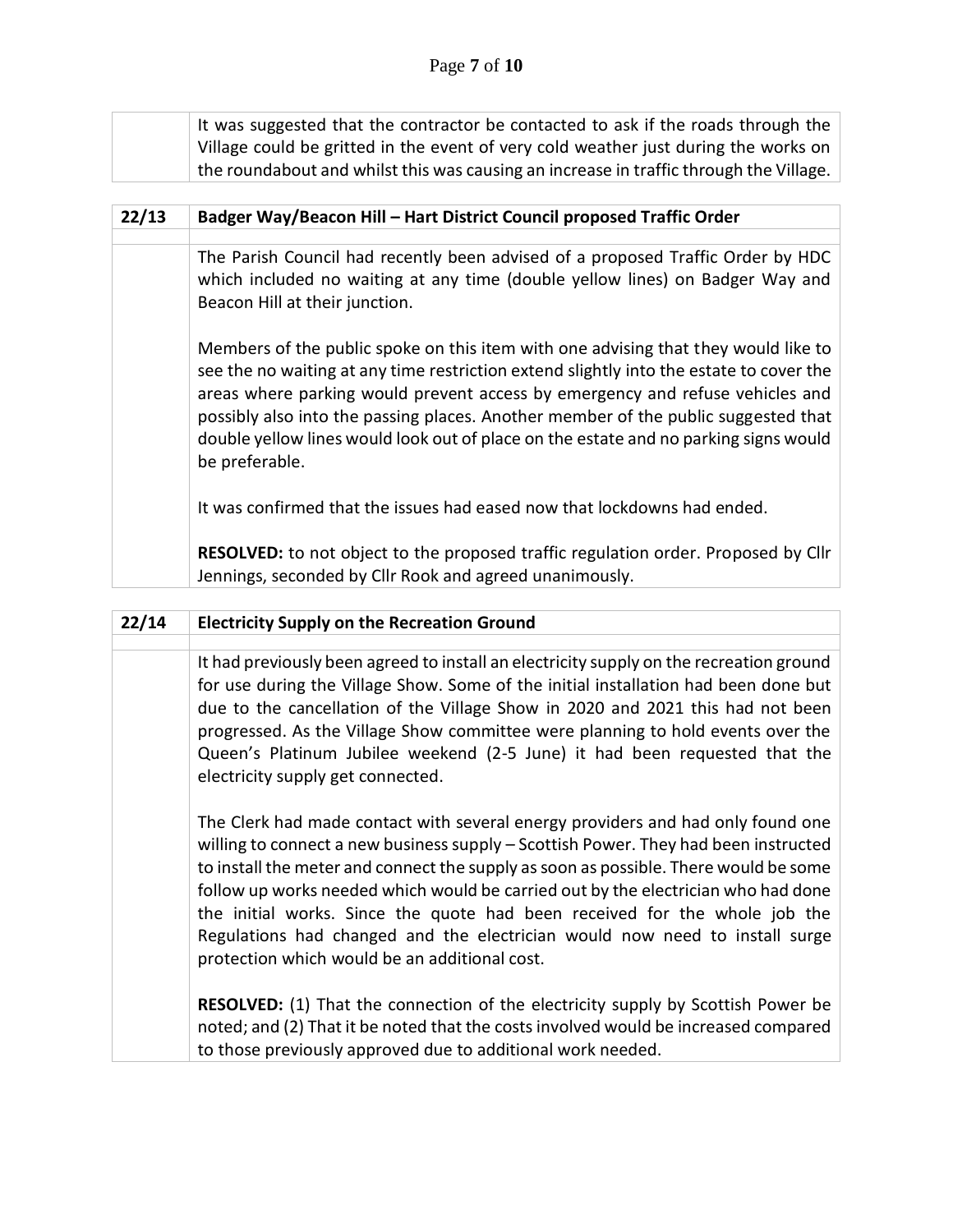| 22/15 | <b>Water Supply on the Recreation Ground</b>                                                                                                                                                                                                                                                                                                                                                                                                                                                                                                                                                                                                                                                                                                                                                                                                                                                                             |  |  |
|-------|--------------------------------------------------------------------------------------------------------------------------------------------------------------------------------------------------------------------------------------------------------------------------------------------------------------------------------------------------------------------------------------------------------------------------------------------------------------------------------------------------------------------------------------------------------------------------------------------------------------------------------------------------------------------------------------------------------------------------------------------------------------------------------------------------------------------------------------------------------------------------------------------------------------------------|--|--|
|       |                                                                                                                                                                                                                                                                                                                                                                                                                                                                                                                                                                                                                                                                                                                                                                                                                                                                                                                          |  |  |
|       | It was noted that there was a currently unused water supply on the recreation<br>ground which there had never been any charges for. Recently South East water had<br>transferred all business customers to Castle Water and in this process the supply on<br>the recreation ground had been identified as an account unpaid. Castle Water had<br>been chasing for approximately £400 for several months and the Clerk had been<br>trying to get them to investigate the position. Castle Water had carried out a site<br>visit which included a meter reading and had advised that the Parish Council could<br>apply to have the supply permanently disconnected. If the decision was taken not to<br>do this the Parish Council would have to regularly pay the standing charge. Castle<br>Water had advised that a revised invoice was being prepared to reflect the meter<br>reading but this was yet to be received. |  |  |
|       | It was agreed that this issue needed further consideration and more information<br>needed to be sought.                                                                                                                                                                                                                                                                                                                                                                                                                                                                                                                                                                                                                                                                                                                                                                                                                  |  |  |

| 22/16 | <b>Farnborough Airport</b>                                                                                                                                                           |
|-------|--------------------------------------------------------------------------------------------------------------------------------------------------------------------------------------|
|       |                                                                                                                                                                                      |
|       | The Farnborough Aerodrome Consultative Committee (FACC) would be meeting on<br>24 February and the Chairman intended to attend. He would report back with any<br>useful information. |

| 22/17 | <b>Computer File Storage Solutions</b>              |
|-------|-----------------------------------------------------|
|       |                                                     |
|       | It was agreed to consider this at the next meeting. |
|       |                                                     |

| 22/18 | <b>Risk Management</b>                                                                                                                       |
|-------|----------------------------------------------------------------------------------------------------------------------------------------------|
|       |                                                                                                                                              |
|       | Prior to the meeting the Clerk had circulated the Annual Risk Assessment which had<br>been updated slightly to reflect current arrangements. |
|       | <b>RESOLVED:</b> To adopt the Risk Assessment as amended.                                                                                    |

| 22/19 | <b>Review of Standing Orders</b>                                                                         |  |  |  |
|-------|----------------------------------------------------------------------------------------------------------|--|--|--|
|       |                                                                                                          |  |  |  |
|       | The Standing Orders had been reviewed and no amendments were recommended.                                |  |  |  |
|       | <b>RESOLVED:</b> To note that the Standing Orders had been reviewed but no<br>amendments were necessary. |  |  |  |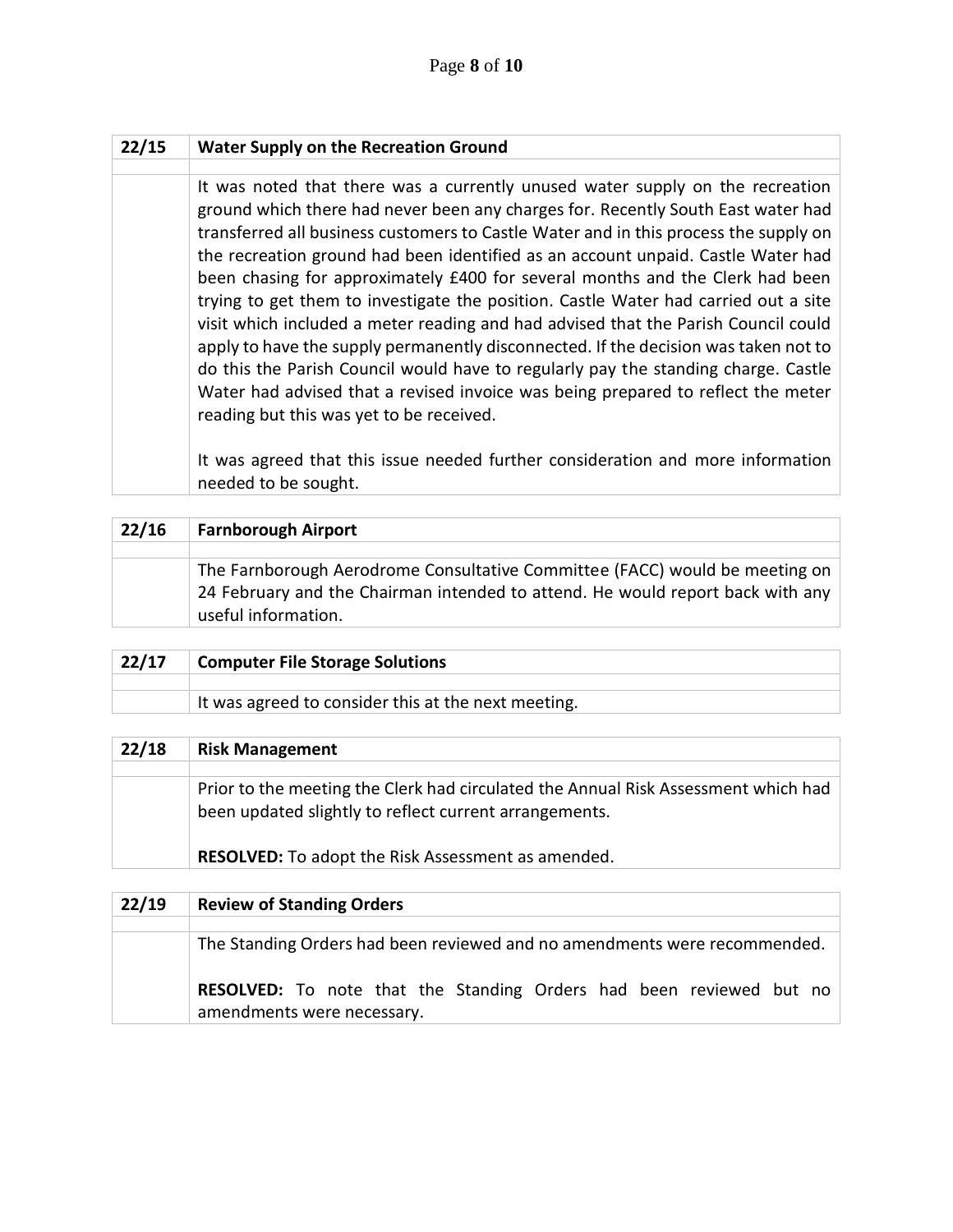| 22/20 | <b>Review of Financial Regulations</b>                                                                                                                                                                                                                |
|-------|-------------------------------------------------------------------------------------------------------------------------------------------------------------------------------------------------------------------------------------------------------|
|       |                                                                                                                                                                                                                                                       |
|       | The Internal Auditor had recommended that the Financial Regulations be amended<br>to better reflect the current use of internet banking for making payments. This had<br>been done and suggested amendments had been circulated prior to the meeting. |
|       | <b>RESOLVED:</b> To adopt the Financial Regulations as amended.                                                                                                                                                                                       |

| 22/21                                                                                                                                                                                                  | Summary of Payments and Receipts for Q3 to 31 December 2021                                                                                                                                                                   |  |  |
|--------------------------------------------------------------------------------------------------------------------------------------------------------------------------------------------------------|-------------------------------------------------------------------------------------------------------------------------------------------------------------------------------------------------------------------------------|--|--|
|                                                                                                                                                                                                        |                                                                                                                                                                                                                               |  |  |
| A summary of the figures for quarter three had been circulated prior to the meeting.<br>This also showed the total spend to 31 December across the budget headings against<br>the budget for the year. |                                                                                                                                                                                                                               |  |  |
|                                                                                                                                                                                                        | It was noted that the overspend on the Grounds Contractors budget would be offset<br>against the predicted underspend on the Repairs and Maintenance budget with any<br>additional funds needed coming from general reserves. |  |  |
|                                                                                                                                                                                                        | <b>RESOLVED:</b> To approve the summary of receipts and payments for quarter three.                                                                                                                                           |  |  |

| 22/22 | <b>Bank Reconciliation to 31 December 2021</b>                                                                    |  |
|-------|-------------------------------------------------------------------------------------------------------------------|--|
|       |                                                                                                                   |  |
|       | The RFO had produced a bank reconciliation to 31 December 2021 which had been<br>circulated prior to the meeting. |  |
|       | <b>RESOLVED:</b> To accept the bank reconciliation to 31 December 2021.                                           |  |

| 22/23 | <b>Banking Arrangements</b>                                                                                |
|-------|------------------------------------------------------------------------------------------------------------|
|       |                                                                                                            |
|       | Consideration was given to adding Cllr Morgan-Jones as an authorised signatory to<br>the bank accounts.    |
|       | <b>RESOLVED:</b> That Councillor Morgan-Jones be added as an authorised signatory to<br>the bank accounts. |

| 22/24 | <b>Payments</b>                        |          |  |
|-------|----------------------------------------|----------|--|
|       |                                        |          |  |
|       | The following payments were approved:  |          |  |
|       | January Payroll                        | £445.60* |  |
|       | <b>February Payroll</b>                | £445.60  |  |
|       | A Ball - reimbursement for printer ink | £33.99   |  |
|       | Larkstel - Bin emptying (January)      | £129.60  |  |
|       | Larkstel - Bin emptying (February)     | £129.60  |  |